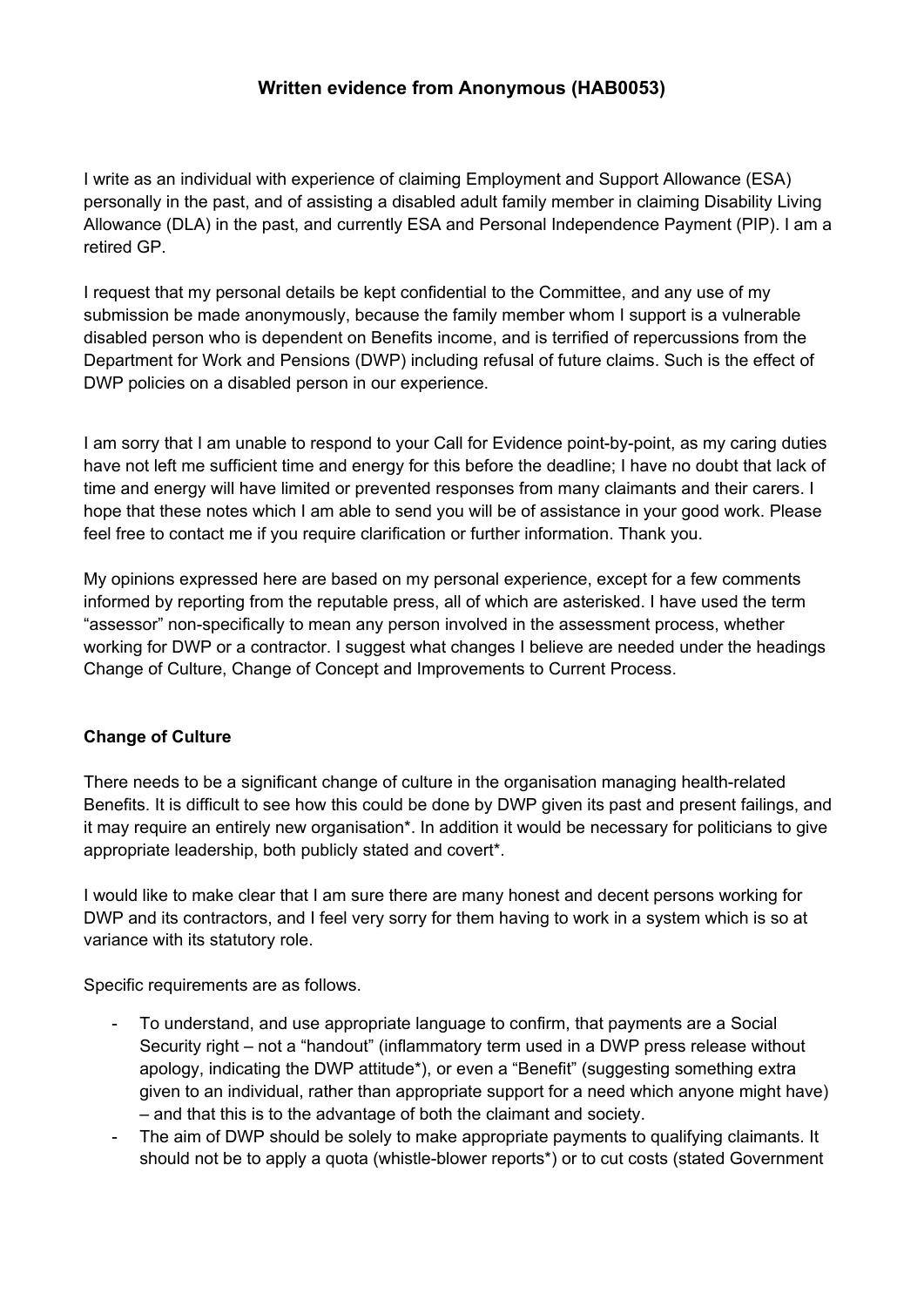intention on introducing PIP\* and claimants' experience of efforts made to dismiss or discourage appropriate claims).

- Change culture away from assuming all claimants are lying (as the process makes claimants feel).
- Assessors should never make dishonest statements. When this occurs (implying that there is pressure on them to disprove the claim) it should be investigated.
- End the practice of stopping a Benefit without warning, especially when there is little or no reason to do so.
- End the practice of starting a claim review early\*.
- Ensure it is always possible to contact DWP without fear of inappropriately triggering a review\*.

### **Change of Concept**

The current system of assessment is not fit for purpose. Since it is necessary for claimants to be assessed so that Benefits are paid solely to all who qualify, a better system needs to be designed.

Assessments should not be done and decisions should not be taken by staff, whether in-house or contracted-out, who do not have adequate knowledge of claimants' conditions.

The current system is one in which a claimant can present medical evidence that they have a condition, which is treated or managed as much as possible, describe difficulties consistent with that condition which mean that they need assistance with daily life and/or mobility (PIP) or are unable to work (ESA) which qualify them for a Benefit, and have this denied by assessors with no understanding of the condition. This is extremely damaging to the claimant's mental health and can result in them not receiving a Benefit for which they qualify. It is cruelty on an industrial scale carried out by an organisation whose statutory purpose is the assistance of the needy.

These problems particularly apply when the claimant has complex or multiple disabilities, a disorder affecting communication, or a disorder which is hard for lay people to understand.

Redesigning the assessment process would be a major and time-consuming matter and require input from multiple disciplines and stakeholders, but it is essential in order to provide a system which is fair to claimants, awards Benefits correctly and achieves value for money for the public.

My personal proposal is that decisions should be taken by relevant clinicians, preferably the claimant's own. This could usually be done "on paper" by a suitable report confirming that the claimant's description of their difficulties, or the fact of their claim, is consistent with their condition, this report to be commissioned by DWP. Such a process would probably be faster, cheaper and, crucially, much more accurate than the current system of assessment by under-trained staff without relevant professional qualification or experience using an inadequate and simplistic IT algorithm. In a small number of cases, where necessary, the claimant could be assessed in person by a clinician with experience in their condition, and for ESA specialist occupational health advice could be sought. I believe that an ESA system which genuinely sought to assist those able to work to do so, rather than trying to force those who are not, would be of benefit to all.

#### **Improvements to Current Process**